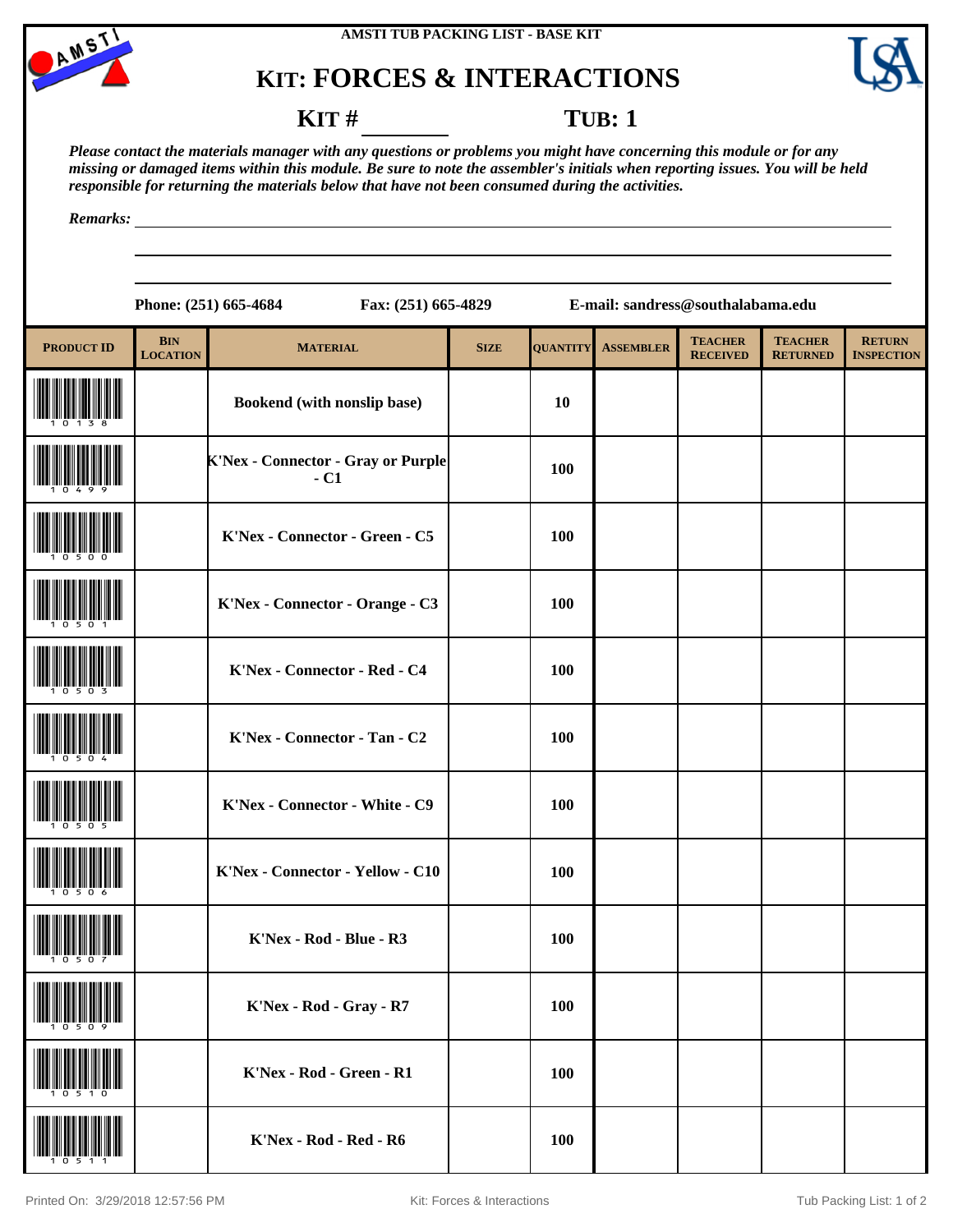|  | K'Nex - Rod - White - R2              |             | 100          |  |  |
|--|---------------------------------------|-------------|--------------|--|--|
|  | K'Nex - Rod - Yellow - R4             |             | 100          |  |  |
|  | K'Nex - Tire - Black - T1             | small       | 34           |  |  |
|  | K'Nex - Tire - Black - T2             | large       | 34           |  |  |
|  | K'Nex - Wheel - Gray - W1             | small       | 64           |  |  |
|  | K'Nex - Wheel - Gray - W2             | large       | 64           |  |  |
|  | Pail - Plastic (with handle)          | gallon      | 11           |  |  |
|  | Pail Lid - Plastic                    | gallon      | 11           |  |  |
|  | Paper Clips - Jumbo                   | pack of 100 | $\mathbf{1}$ |  |  |
|  | <b>Pencils - Colored - Multicolor</b> | set of 12   | 10           |  |  |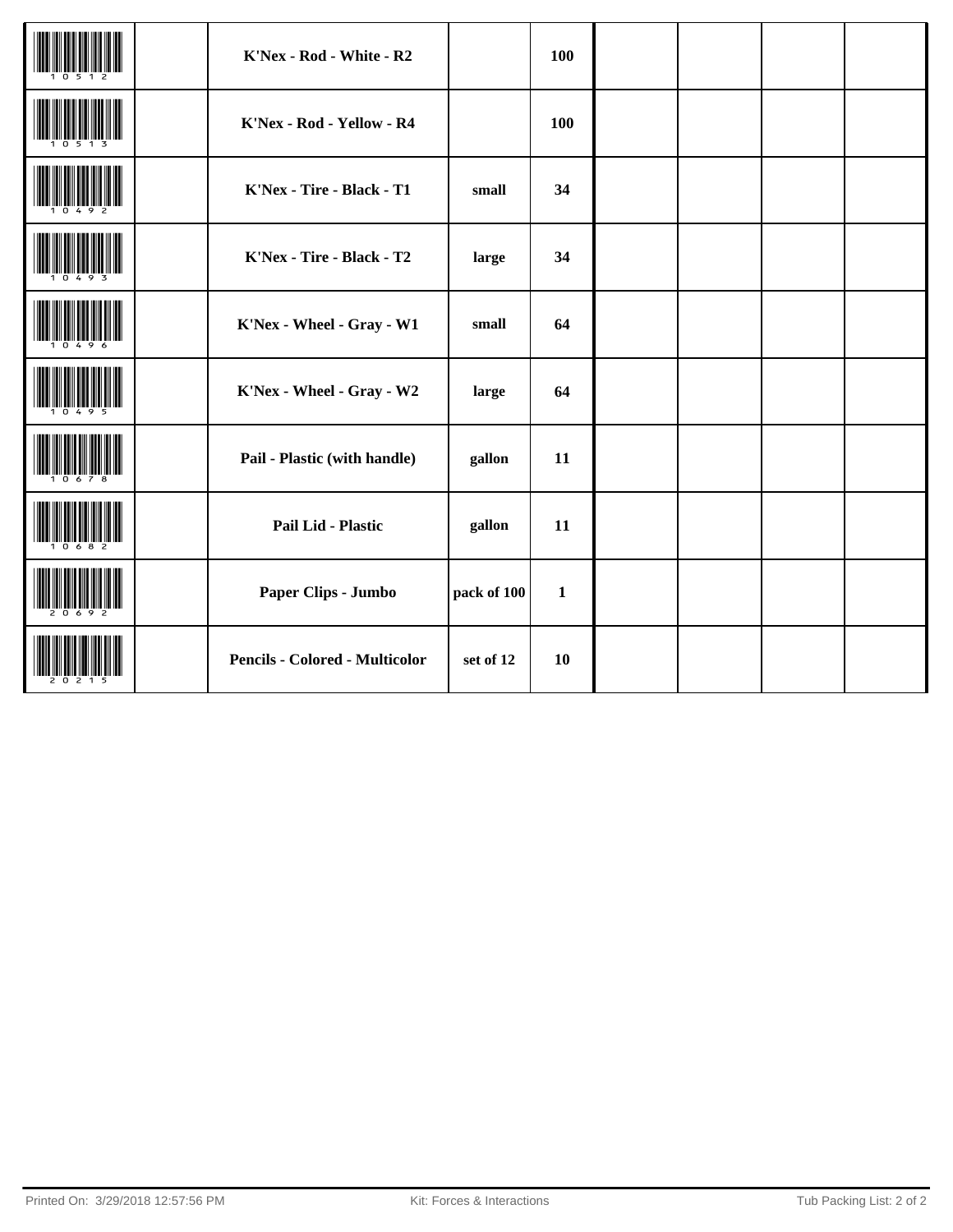

# **KIT: FORCES & INTERACTIONS**



#### **KIT** # **TUB: 2**

*Please contact the materials manager with any questions or problems you might have concerning this module or for any missing or damaged items within this module. Be sure to note the assembler's initials when reporting issues. You will be held responsible for returning the materials below that have not been consumed during the activities.*

*Remarks:*

**Phone: (251) 665-4684 Fax: (251) 665-4829 E-mail: sandress@southalabama.edu**

| <b>PRODUCT ID</b> | <b>BIN</b><br><b>LOCATION</b> | <b>MATERIAL</b>                                    | <b>SIZE</b>            | <b>QUANTITY</b> | <b>ASSEMBLER</b> | <b>TEACHER</b><br><b>RECEIVED</b> | <b>TEACHER</b><br><b>RETURNED</b> | <b>RETURN</b><br><b>INSPECTION</b> |
|-------------------|-------------------------------|----------------------------------------------------|------------------------|-----------------|------------------|-----------------------------------|-----------------------------------|------------------------------------|
|                   |                               | <b>Block - Wood</b>                                | 2" x 3" x<br>$3^{1/2}$ | 20              |                  |                                   |                                   |                                    |
|                   |                               | <b>Book: STC Reader - "Motion &amp;</b><br>Design" |                        | 16              |                  |                                   |                                   |                                    |
|                   |                               | Book: Student Guide - "Motion &<br>Design"         |                        | 16              |                  |                                   |                                   |                                    |
|                   |                               | <b>Eyelets - Brass</b>                             | pack of 25             | $\mathbf{1}$    |                  |                                   |                                   |                                    |
|                   |                               | <b>Hole Punch</b>                                  |                        | $\mathbf 2$     |                  |                                   |                                   |                                    |
|                   |                               | <b>Hook - Screw</b>                                |                        | 15              |                  |                                   |                                   |                                    |
|                   |                               | <b>Measuring Tape - English/Metric</b>             |                        | 10              |                  |                                   |                                   |                                    |
|                   |                               | Photograph Set - "Propeller Driven<br>Vehicle"     | set of 2<br>sheets     | $\mathbf{1}$    |                  |                                   |                                   |                                    |
|                   |                               | Propeller - Plastic (fan blade)                    | 6"                     | 15              |                  |                                   |                                   |                                    |
|                   |                               | <b>Ruler - Plastic</b>                             | $12"$                  | 12              |                  |                                   |                                   |                                    |
|                   |                               | <b>Template - Circle</b>                           |                        | 10              |                  |                                   |                                   |                                    |
|                   |                               | <b>Timer - Student</b>                             |                        | 12              |                  |                                   |                                   |                                    |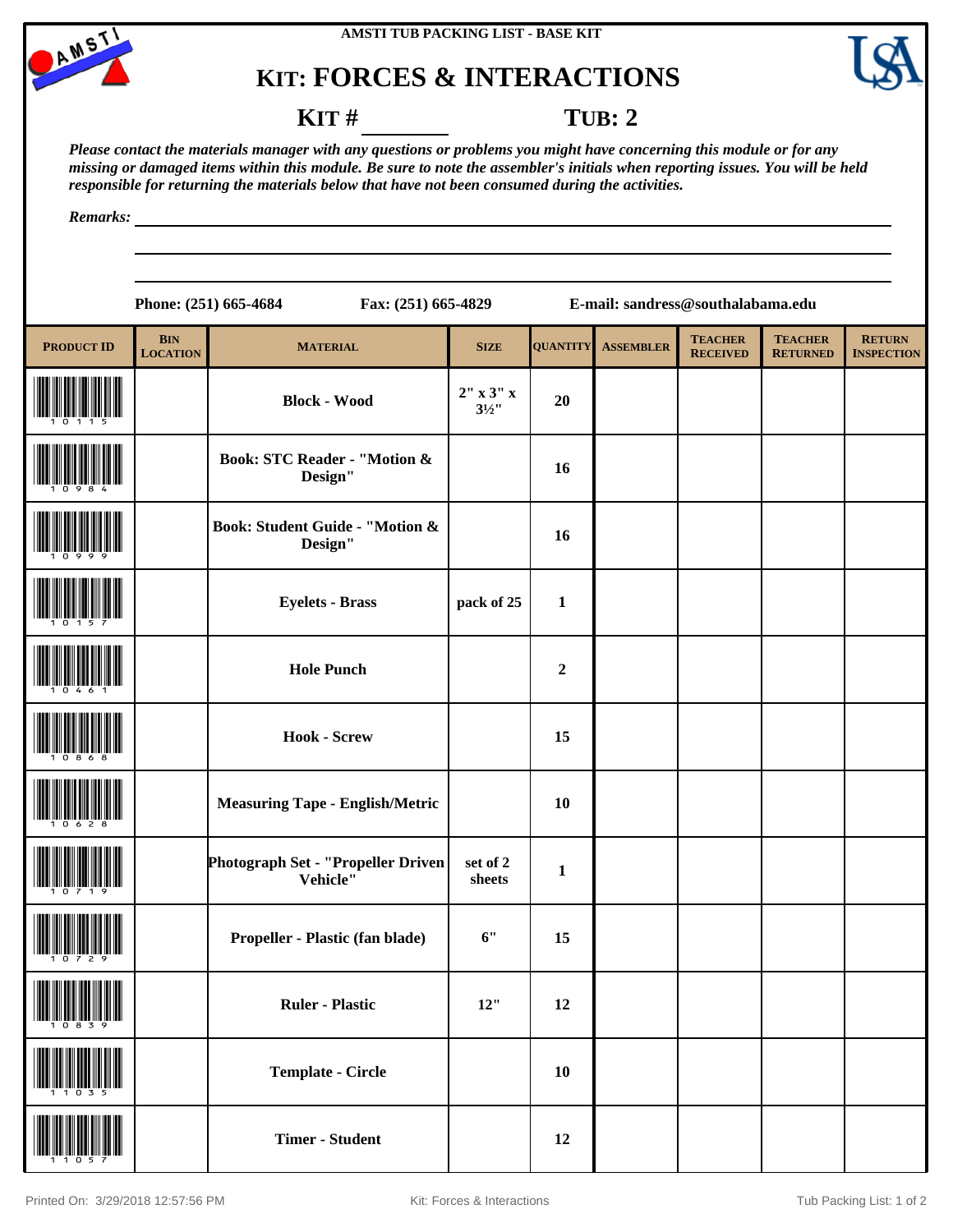|  | <b>Washer - Flat</b>                                  | #10                             | 200          |  |  |
|--|-------------------------------------------------------|---------------------------------|--------------|--|--|
|  | <b>Washer - Steel</b>                                 | $3/4$ <sup>11</sup>             | 30           |  |  |
|  | <b>Chipboard - Fine</b>                               | $8\frac{1}{2}$ x $11$           | 10           |  |  |
|  | Cup - Plastic - Clear                                 | $1\frac{1}{4}$ oz               | 10           |  |  |
|  | Dot - Adhesive - Blue                                 | $3/4$ <sup>11</sup>             | 60           |  |  |
|  | Dot - Adhesive - Green                                | $\frac{3}{4}$ ''                | 60           |  |  |
|  | Dot - Adhesive - Red                                  | $3/4$ <sup>11</sup>             | 60           |  |  |
|  | Line - Nylon - Braided - Black - 12<br><b>lb</b> Test | 60 yds                          | $\mathbf{1}$ |  |  |
|  | Paper - Graph - 1/4" Quadrille                        | $8\frac{1}{2}$ x $11$           | 200          |  |  |
|  | <b>Rubber Band</b>                                    | #16                             | 200          |  |  |
|  | <b>Rubber Band</b>                                    | #64                             | 100          |  |  |
|  | <b>Tape - Adding Machine - White</b>                  | $1\frac{3}{4}$ " x 100'<br>roll | 6            |  |  |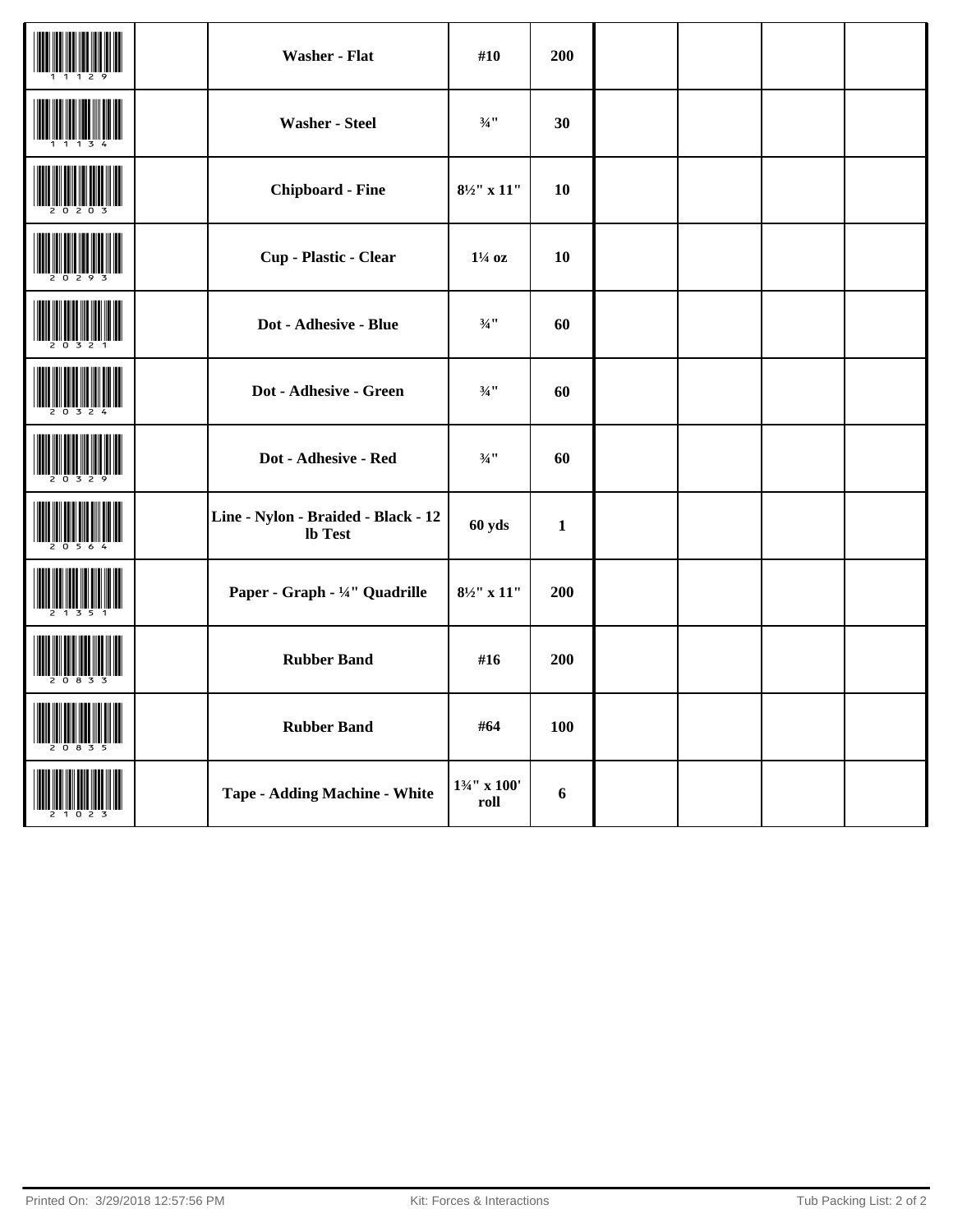

# **KIT: FORCES & INTERACTIONS**



#### **KIT** # **TUB**: 3

*Please contact the materials manager with any questions or problems you might have concerning this module or for any missing or damaged items within this module. Be sure to note the assembler's initials when reporting issues. You will be held responsible for returning the materials below that have not been consumed during the activities.*

*Remarks:*

|                                |                               | Phone: (251) 665-4684                      | Fax: (251) 665-4829                          |                 | E-mail: sandress@southalabama.edu |                                   |                                   |                                    |
|--------------------------------|-------------------------------|--------------------------------------------|----------------------------------------------|-----------------|-----------------------------------|-----------------------------------|-----------------------------------|------------------------------------|
| <b>PRODUCT ID</b>              | <b>BIN</b><br><b>LOCATION</b> | <b>MATERIAL</b>                            | <b>SIZE</b>                                  | <b>QUANTITY</b> | <b>ASSEMBLER</b>                  | <b>TEACHER</b><br><b>RECEIVED</b> | <b>TEACHER</b><br><b>RETURNED</b> | <b>RETURN</b><br><b>INSPECTION</b> |
|                                |                               | <b>Anchor - Drywall - Plastic</b>          |                                              | 40              |                                   |                                   |                                   |                                    |
|                                |                               | <b>Ball - Ping Pong</b>                    |                                              | 6               |                                   |                                   |                                   |                                    |
|                                |                               | <b>Cake Round - Cardboard</b>              | 12"                                          | 5               |                                   |                                   |                                   |                                    |
|                                |                               | <b>Container - Round - Plastic - Clear</b> | $10"$ (128<br>OZ)                            | 5               |                                   |                                   |                                   |                                    |
|                                |                               | Magnet - Bar - Ceramic                     | $1\frac{1}{2}$                               | 20              |                                   |                                   |                                   |                                    |
|                                |                               | Magnet - Disc - Ceramic                    | 1"                                           | 50              |                                   |                                   |                                   |                                    |
|                                |                               | <b>Magnet - Ring - Ceramic</b>             | 30 mm                                        | 75              |                                   |                                   |                                   |                                    |
|                                |                               | <b>Stones - Flat - Blue</b>                | pack of 100                                  | $\mathbf{1}$    |                                   |                                   |                                   |                                    |
| <u>nn Ìn Âm Ôn Âm Ìm Ìn In</u> |                               | <b>Bag - Plastic - Resealable</b>          | gallon<br>(approx<br>$10^{11}$ x 12")        | 10              |                                   |                                   |                                   |                                    |
|                                |                               | <b>Box</b> - Cardboard                     | $3\frac{1}{2}$ " x $3\frac{1}{2}$ "<br>x 12" | 10              |                                   |                                   |                                   |                                    |
| <b>TERMINAL PRODUCT</b>        |                               | <b>Chalk - Sidewalk - Multicolor</b>       | pack of 16                                   | $\mathbf{1}$    |                                   |                                   |                                   |                                    |

(20207) **Clay - Modeling - Green ¼ lb bar <sup>4</sup>**